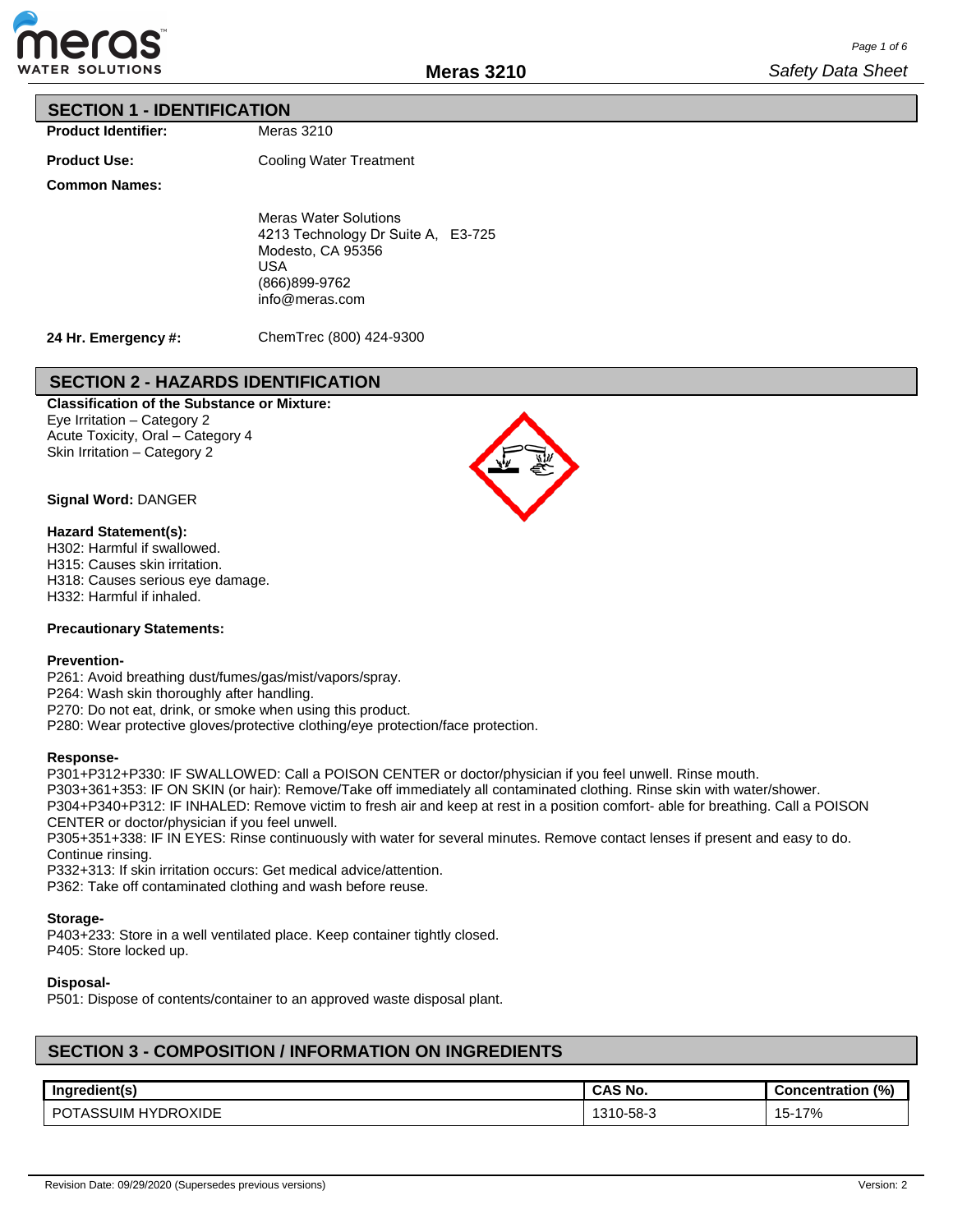

| <b>SECTION 4 - FIRST-AID MEASURES</b>                                      |                                                                                                                                                                                     |
|----------------------------------------------------------------------------|-------------------------------------------------------------------------------------------------------------------------------------------------------------------------------------|
| Inhalation:                                                                | If this product is inhaled, move the exposed person to fresh air promptly. Seek immediate<br>medical attention.                                                                     |
| <b>Skin Contact:</b>                                                       | Immediately flush with large quantities of water for at least 15 minutes. Remove contaminated<br>clothing under a safety shower. Obtain immediate medical attention.                |
| <b>Eve Contact:</b>                                                        | Immediately flush with large quantities of water for at least 15 minutes. Be sure to hold the<br>eyelids open while flushing. Obtain immediate medical attention.                   |
| Ingestion:                                                                 | Do not induce vomiting! If victim is conscious, immediately give large quantities of water. If<br>vomiting does occur, continue to give fluids. Obtain immediate medical attention. |
| <b>Most Important Symptoms And</b>                                         |                                                                                                                                                                                     |
| <b>Effects, Both Acute And Delayed:</b>                                    | Persons with pre-existing skin disorders, eye disease, or cardiopulmonary diseases may be<br>more susceptible to the effects of this substance.                                     |
| <b>Indication Of Any Immediate</b><br><b>Medical Attention And Special</b> |                                                                                                                                                                                     |
| <b>Treatment Needed:</b>                                                   | No data available.                                                                                                                                                                  |

|                                                                                 | <b>SECTION 5 - FIRE-FIGHTING MEASURES</b>                                                                                                                                                                                                                                                                                                               |  |  |  |  |  |  |  |
|---------------------------------------------------------------------------------|---------------------------------------------------------------------------------------------------------------------------------------------------------------------------------------------------------------------------------------------------------------------------------------------------------------------------------------------------------|--|--|--|--|--|--|--|
| <b>Suitable Extinguishing Equipment:</b>                                        | Dry Chemical<br>Carbon Dioxide<br>Water Fog<br>Foam                                                                                                                                                                                                                                                                                                     |  |  |  |  |  |  |  |
| <b>Special Hazards Arising From The</b><br><b>Substance Or Mixture:</b>         | No data available.                                                                                                                                                                                                                                                                                                                                      |  |  |  |  |  |  |  |
| <b>Special Protective Equipment And</b><br><b>Precautions For Firefighters:</b> | Avoid breathing fire vapor.<br>Firefighters should wear an approved self-contained breathing apparatus (SCBA).<br>Use water spray to cool unopened containers.<br>Use caution. See Section 7 for more information on safe handling.<br>See Section 8 for more information on personal protection equipment. See Section 13 for<br>disposal information. |  |  |  |  |  |  |  |

# **SECTION 6 - ACCIDENTAL RELEASE MEASURES**

| <b>Personal Precautions, Protective</b><br><b>Equipment, And Emergency</b> |                                                                                                                                                                                                                                                                                                                                         |
|----------------------------------------------------------------------------|-----------------------------------------------------------------------------------------------------------------------------------------------------------------------------------------------------------------------------------------------------------------------------------------------------------------------------------------|
| <b>Procedures:</b>                                                         | Wear appropriate PPE.<br>Keep from contacting skin or eyes.<br>Ensure adequate ventilation.<br>Evacuate personnel to safe areas.<br>Stay upwind of spilled material.                                                                                                                                                                    |
| <b>Environmental Precautions:</b>                                          | Prevent further release (leakage/spillage) if safe to do so.<br>Do not allow product to enter drains.<br>Do not allow to drain to environment.                                                                                                                                                                                          |
| <b>Methods And Materials For</b><br><b>Containments And Cleaning Up:</b>   | Absorb with liquid-binding material (sand, diatomite, acid binders, universal binders,) or pillows,<br>pads, and absorbing berms.<br>Do not use combustible materials such as saw dust!<br>Dispose of contaminated material according to Section 13. Ensure adequate ventilation.<br>Following product recovery, flush area with water. |
| <b>Reference To Other Sections:</b>                                        | See Section 7 for information on safe handling.<br>See Section 8 for information on personal protection equipment. See Section 13 for information<br>on proper disposal.                                                                                                                                                                |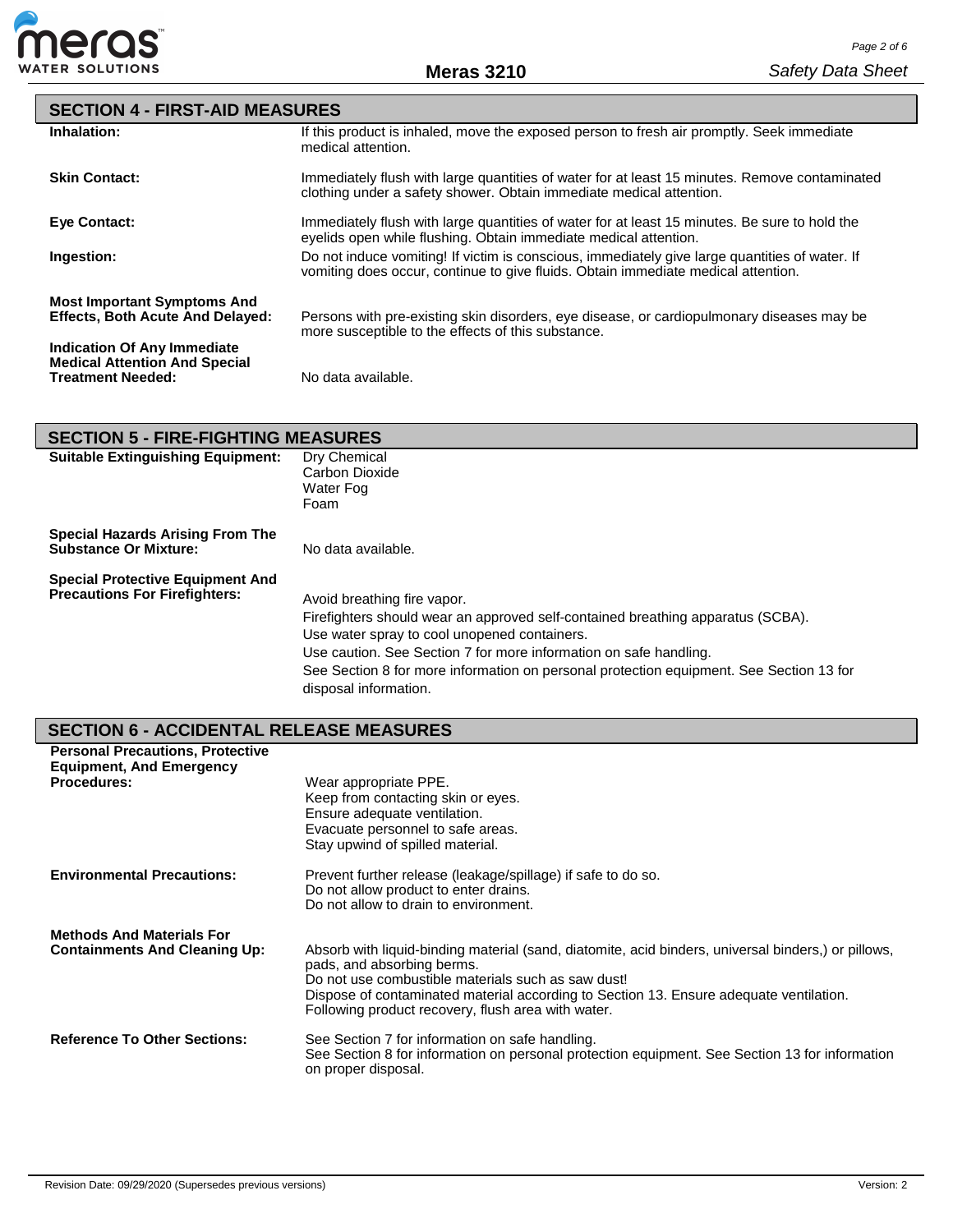

# **SECTION 7 - HANDLING AND STORAGE**

| <b>Handling Precautions:</b>   | Avoid contact with eyes, skin, or clothing.<br>Keep containers closed when not in use.<br>Do not expose containers to open flame, excessive heat, or direct sunlight.<br>Do not puncture or drop containers.<br>Handle with care and avoid spillage on the floor.<br>Keep material out of reach of children.<br>Keep material away from incompatible materials.<br>Wash thoroughly after handling.<br>Ensure adequate ventilation. |
|--------------------------------|------------------------------------------------------------------------------------------------------------------------------------------------------------------------------------------------------------------------------------------------------------------------------------------------------------------------------------------------------------------------------------------------------------------------------------|
| <b>Storage Requirements:</b>   | Keep container tightly closed.<br>Avoid storage in direct sunlight.<br>Store in a well-ventilated place.<br>Protect from extreme cold.                                                                                                                                                                                                                                                                                             |
| <b>Incompatible Materials:</b> | Strong oxidizers.                                                                                                                                                                                                                                                                                                                                                                                                                  |

## **SECTION 8 - EXPOSURE CONTROLS / PERSONAL PROTECTION**

| <b>Exposure Limits:</b> |           |            |             |      |              |                |         |            |
|-------------------------|-----------|------------|-------------|------|--------------|----------------|---------|------------|
| Component(s)            | CAS No.   |            | AH2C        |      | <b>NIOSH</b> |                | ACGIH   |            |
|                         |           | PEL        | Ceiling     | STEL | REL          | <u>Ceiling</u> | TLV     | Ceiling    |
| Potassium Hydroxide     | 1310-58-3 | 2 ma/m $3$ | 2 ma/m $^3$ |      | 2 ma/m $^3$  | 2 ma/m $3$     | 2 ma/mª | 2 ma/m $3$ |

#### **Engineering Controls:**

All ventilation should be designed in accordance with OSHA standard (29 CFR 1910.94).

Use local exhaust at filling zones and where leakage and dust formation is probable. Use mechanical (general) ventilation for storage areas.

Use appropriate ventilation as required to keep Exposure Limits in Air below TLV & PEL limits.

#### **Personal Protective Equipment:**

All safety equipment should be tested and approved under appropriate government standards such as NIOSH (US) or EN 166 (EU). Type of protective equipment should be selected based on concentration amount and conditions of use of this material. Full-face vapor respirator may be required as backup to engineering controls when proper engineering controls are not in place to keep TLV and PEL limits below defined thresholds. Respiratory protection must comply with 29 CFR 1910.134.

Eye/Face-

•Safety goggles. •Full face shield.

Skin/Body-

•Gloves (PVC, neoprene, or nitrile). •Chemical resistant clothing.

Respiratory-

•Air-purifying respirator.

General Hygiene Considerations-

•Handle in accordance with good industrial hygiene and safety practice.

•Keep away from foodstuffs, beverages, and feed.

•Wash face, hands, and any exposed skin thoroughly after handling.

•Appropriately dispose of contaminated clothing; wash before re-use, if applicable.

•Avoid contact with eyes, skin, and clothing.

### **SECTION 9 - PHYSICAL AND CHEMICAL PROPERTIES**

| <b>Form:</b> Liquid                        | Vapor Pressure (Mm Hg): No data available. |
|--------------------------------------------|--------------------------------------------|
| <b>Color: Amber</b>                        | Vapor Density: No data available.          |
| <b>Odor: Musty</b>                         | <b>Relative Density: 9.84 lbs/gal</b>      |
| <b>pH:</b> 12.64                           | <b>Specific Gravity: 1.18</b>              |
| Melting/Freezing Point: No data available. | <b>Solubility in Water: 100%</b>           |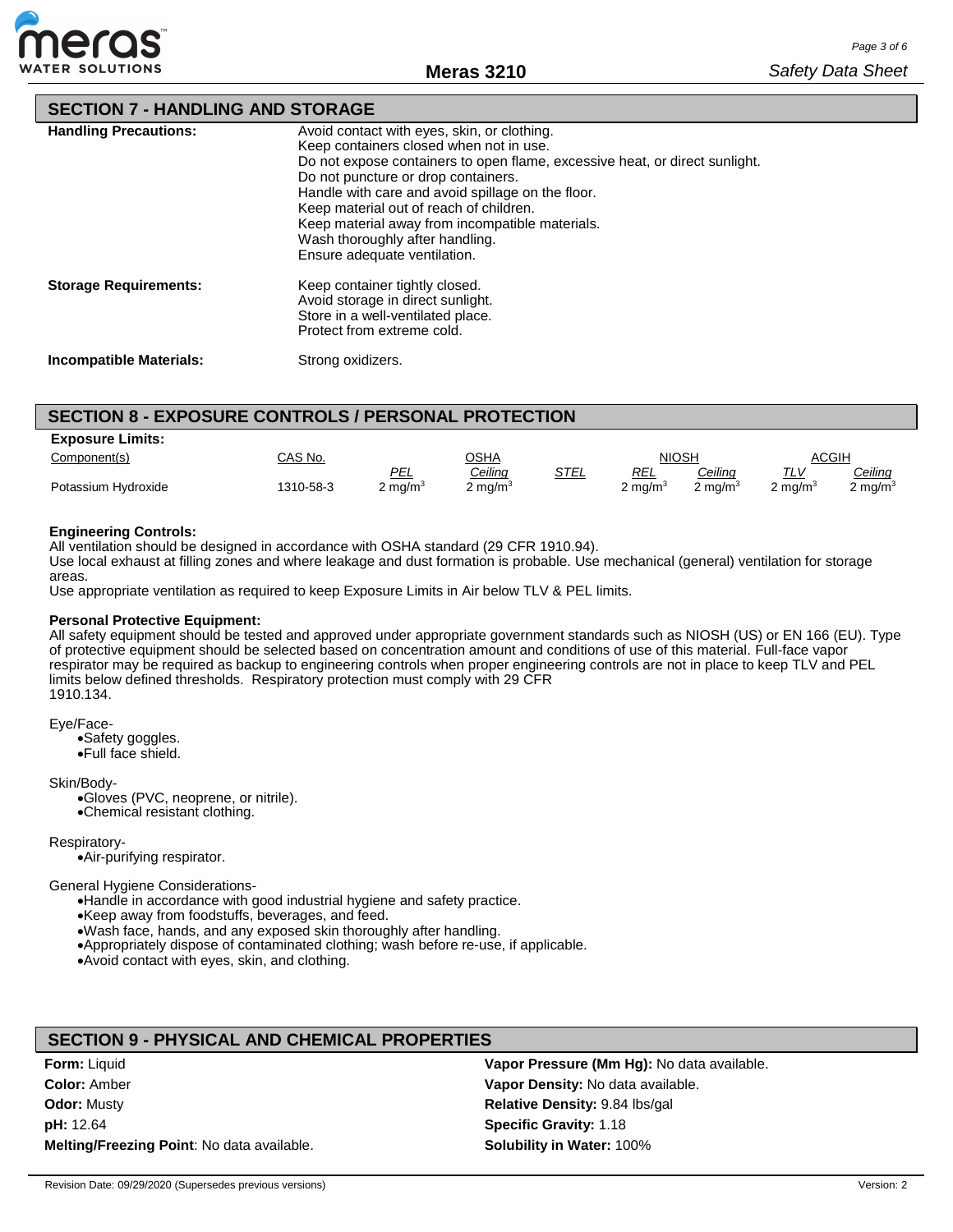

**Initial Boiling Point and Boiling Range:** 212°F. **Flash Point:** No data available. **Evaporation Rate:** No data available. **Flammability (Solid, Gas):** No data available. **Upper/Lower Flammability or Explosive Limits:** No data available.

**Partition Coefficient (N-Octanol/Water):** No data available. **Auto Ignition Temperature:** No data available. **Decomposition Temperature:** No data available. **Viscosity:** No data available. **Volatiles (% By Weight):** No data available. **Volatile Organic Compounds (VOC's):** No data available.

## **SECTION 10 - STABILITY AND REACTIVITY**

**Reactivity:** Not reactive under normal and ambient conditions.

**Chemical Stability:** Stable under normal and ambient conditions.

**Possibility of Hazardous Reactions:** No data available.

**Conditions to Avoid:** No data is available.

**Incompatible Materials:** Strong Oxidizers

**Hazardous Decomposition Products:** No dangerous decomposition product known.

## **SECTION 11 - TOXICOLOGICAL INFORMATION**

| <b>Routes of Entry:</b>                                                             | Eyes, dermal, ingestion.                                                                             |
|-------------------------------------------------------------------------------------|------------------------------------------------------------------------------------------------------|
| <b>Acute Toxicity:</b><br>Potassium Hydroxide<br>Oral Toxicity (LD <sub>50</sub> )- | $>273$ mg/kg (Rat)                                                                                   |
| <b>Primary Eye Irritation:</b><br><b>Primary Skin Irritation:</b>                   | Strong caustic effect.<br>Strong caustic effect.                                                     |
| Sensitization:                                                                      | No data available.                                                                                   |
| Carcinogenicity:<br>IARC-<br>ACGIH-<br>NTP-<br>OSHA-                                | No ingredients listed.<br>No ingredients listed.<br>No ingredients listed.<br>No ingredients listed. |
| <b>Reproductive Toxicity:</b>                                                       | No data available.                                                                                   |
| <b>Specific Target Organ Toxicity-</b><br><b>Single Exposure:</b>                   | No data available.                                                                                   |
| <b>Specific Target Organ Toxicity-</b><br><b>Repeated Exposure:</b>                 | No data available.                                                                                   |
| <b>Aspiration Hazard:</b>                                                           | No data available.                                                                                   |

## **SECTION 12 - ECOLOGICAL INFORMATION Ecotoxicity:**

| Toxicity to Fish $(LC_{50})$ -                                              | Mosquito Fish (Gambusia Affinis): 80 mg/L (96 h).                                   |
|-----------------------------------------------------------------------------|-------------------------------------------------------------------------------------|
| Toxicity to Daphnia and Other<br>Aquatic Invertebrates (EC <sub>50</sub> )- | No data available.                                                                  |
| <b>Persistence and Degradability:</b>                                       | No data available.                                                                  |
| <b>Bioaccumulation Potential:</b>                                           | No data available.                                                                  |
| <b>Mobility in Soil:</b>                                                    | No data available.                                                                  |
| <b>Results of PBT and vPvB</b><br>Assessment:                               | This substance is not considered to be persistent, bioaccumulating nor toxic (PBT). |
| <b>Other Adverse Effects:</b>                                               | No data available.                                                                  |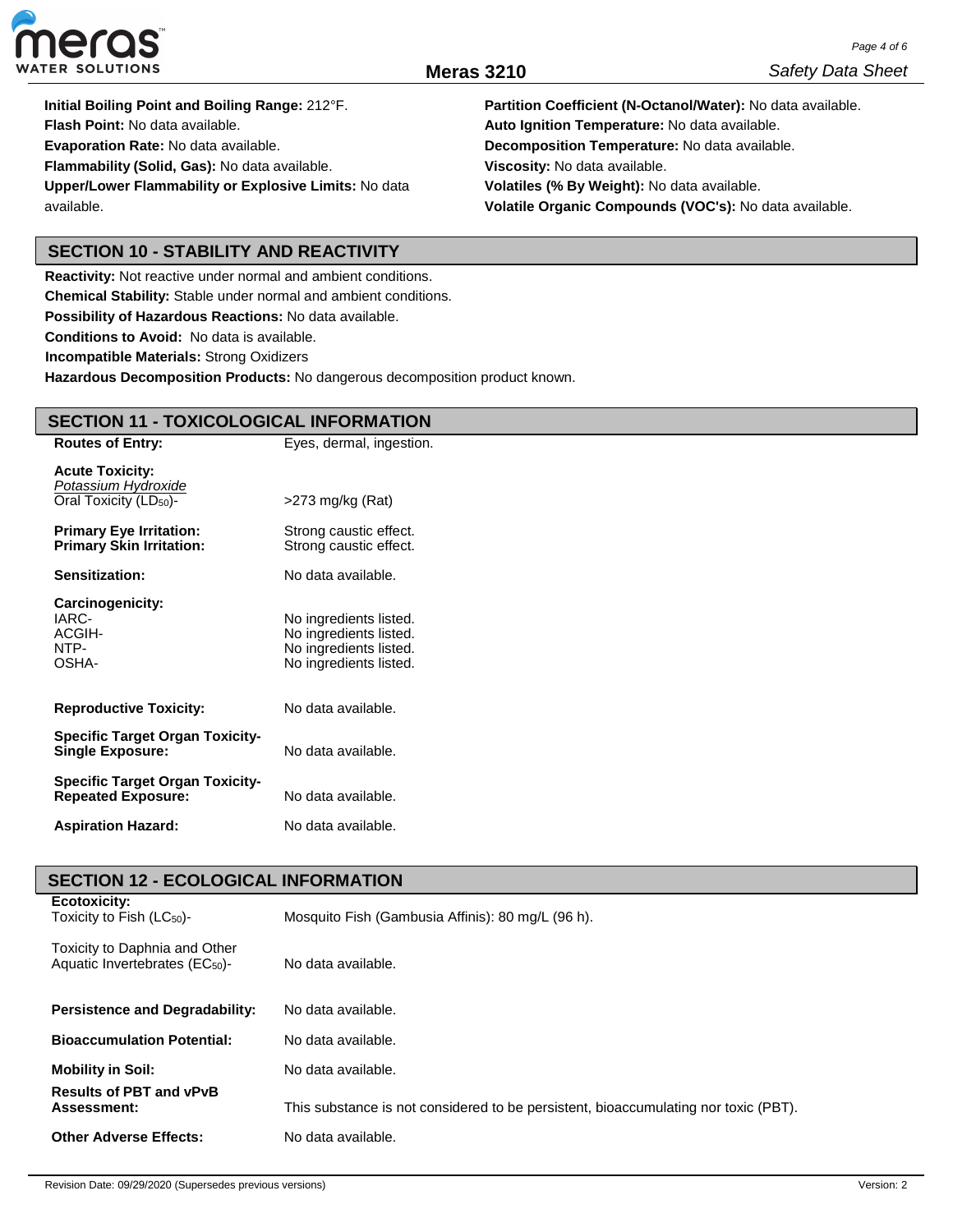

### **SECTION 13 - DISPOSAL CONSIDERATIONS**

**Recommendation:** Hazardous wastes shall be managed responsibly. Contact a licensed professional waste disposal service to dispose of this material. Disposal must comply will local, state, and federal regulations. Do not discharge effluent containing this product into lakes, streams, ponds, estuaries, oceans, or other waters unless in accordance with the requirements of an NPDES permit.

**Cleansing agent:** Water should be used as a cleansing agent to rinse empty containers and/or soiled PPE.

## **SECTION 14 - TRANSPORTATION INFORMATION**

## **US DOT**

UN Number: 1760 Class: 8 Packing Group: II Proper Shipping Name: UN1760, Corrosive liquid, n.o.s. (Potassium Hydroxide), 8, PG II Marine Pollutant: No



# **IMDG**

UN Number: 1760 Class: 8 Packing Group: II EMS-No: F-A, S-B Proper Shipping Name: UN1760, Corrosive liquid, n.o.s. (Potassium Hydroxide), 8, PG II



### **IATA**

UN Number: 1760 Class: 8 Packing Group: II Proper Shipping Name: UN1760, Corrosive liquid, n.o.s. (Potassium Hydroxide), 8, PG II



### *Limited Quantity:* 1L

*Excepted Quantity:* (E2) Inner Package: 30g/30mL; Outer Package: 500mg/500mL

## **SECTION 15 - REGULATORY INFORMATION**

### **EPA Registration No.: Cal DPR Registration No.:**

|                           |                                                                              |                 | <b>EPCRA EHS</b> | <b>CERCLA HS</b> | <b>CAA 112r</b> | EPCRA 313 | <b>Prop 65 Listed</b> |
|---------------------------|------------------------------------------------------------------------------|-----------------|------------------|------------------|-----------------|-----------|-----------------------|
| Listed Hazardous Chemical | CAS No.                                                                      | <b>RQ</b> (lbs) | TPQ (lbs)        | $RQ$ (lbs)       | TQ (lbs)        |           |                       |
| Potassium Hydroxide       | 1310-58-3                                                                    |                 |                  | 1,000            |                 |           |                       |
|                           |                                                                              |                 |                  |                  |                 |           |                       |
|                           |                                                                              |                 | Legend           |                  |                 |           |                       |
|                           |                                                                              |                 |                  |                  |                 |           |                       |
|                           | EPCRA- Emergency Planning and Community Right-to-Know Act                    |                 |                  |                  |                 |           |                       |
|                           | CERCLA- Comprehensive Environmental Response, Compensation and Liability Act |                 |                  |                  |                 |           |                       |
|                           | CAA- Clean Air Act<br><b>RQ- Release Quantity</b>                            |                 |                  |                  |                 |           |                       |
|                           | TPQ-Threshold Planning Quantity                                              |                 |                  |                  |                 |           |                       |
|                           | <b>EPA- Environmental Protection Agency</b>                                  |                 |                  |                  |                 |           |                       |
|                           | DPR- Department of Pesticide Registration                                    |                 |                  |                  |                 |           |                       |